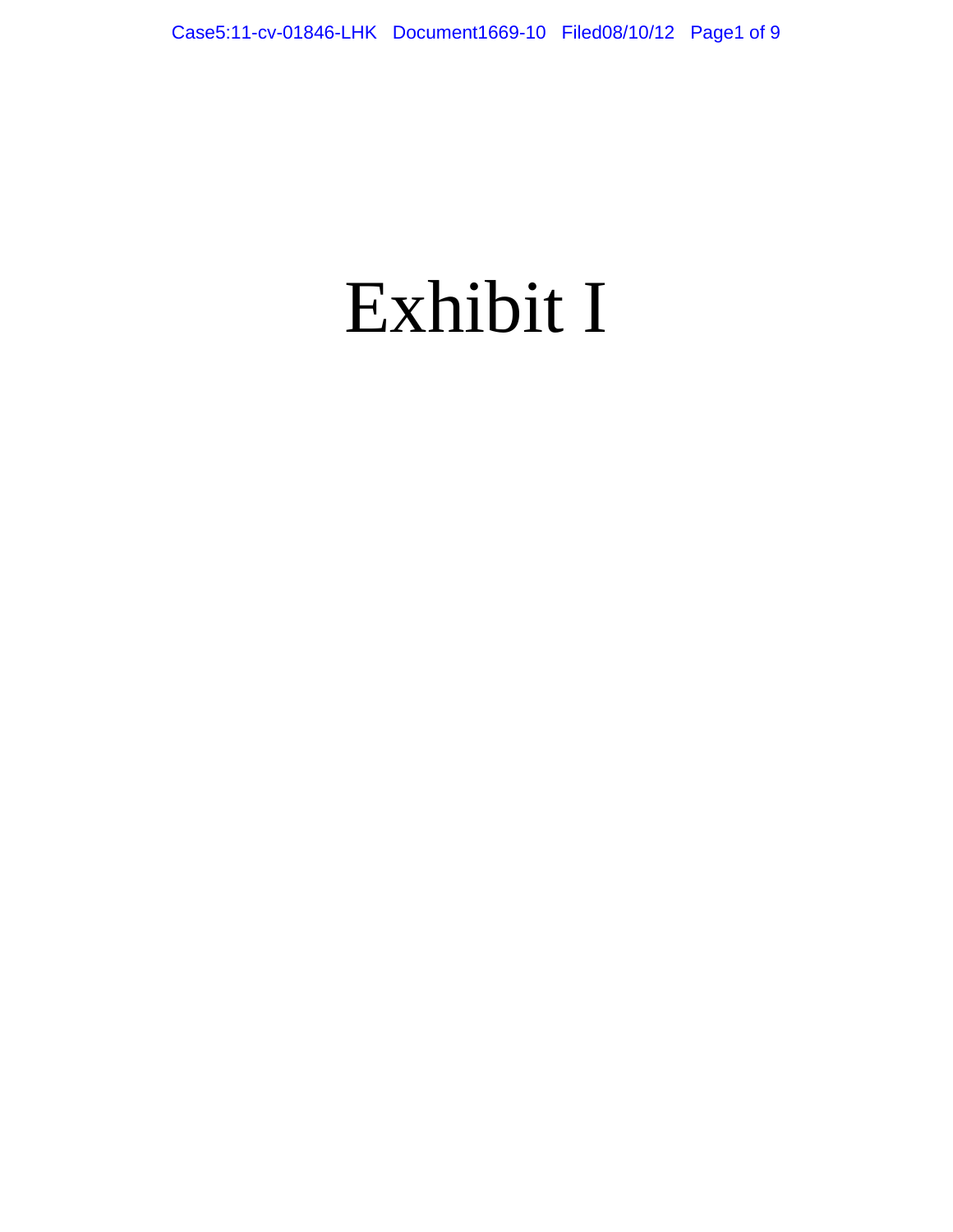## **Sagapolu, Frances L. M.**

| From:    | Thomas Watson <tomwatson@quinnemanuel.com></tomwatson@quinnemanuel.com> |
|----------|-------------------------------------------------------------------------|
| Sent:    | Thursday, August 09, 2012 6:57 PM                                       |
| To:      | Thomas Watson; Pernick, Marc J.; Victoria Maroulis                      |
| Cc:      | Agrawal, Ruchika; Diane Hutnyan                                         |
| Subject: | RE: Apple v. Samsung: Jury Instructions                                 |

Marc,

Please add the following FRAND/Antitrust/Breach of Contract related instructions to the joint list. It appears that we do not have agreement on 65 and 68 at this point.

The following instructions from our 7/13/12 filing (using the numbering of that filing):

27 28

84.1 86

86.1

The following instructions that we sent you on 8/7/12 at 11:54 pm (using Apple's current numbering scheme) 65 (without the redline) 68 (without the redline)

**Thomas R. Watson** | Quinn Emanuel Urquhart & Sullivan, LLP | Office: +1.650.801.5017

**From:** Thomas Watson **Sent:** Thursday, August 09, 2012 5:59 PM **To:** 'Pernick, Marc J.'; Victoria Maroulis **Cc:** 'AppleMoFo'; 'WHAppleSamsungNDCalService@wilmerhale.com'; Samsung v. Apple **Subject:** RE: Apple v. Samsung: Jury Instructions

Marc,

For the instructions we have not previously emailed about, please include the following Samsung Proposed Instructions in the joint submission you are preparing. I still owe you damages related instructions.

Design Patent

42 (both that are in the 7/13/12 filing under Instruction 42) 44.5 44 44.1 44.2 44.3 44.4 58.2 45 46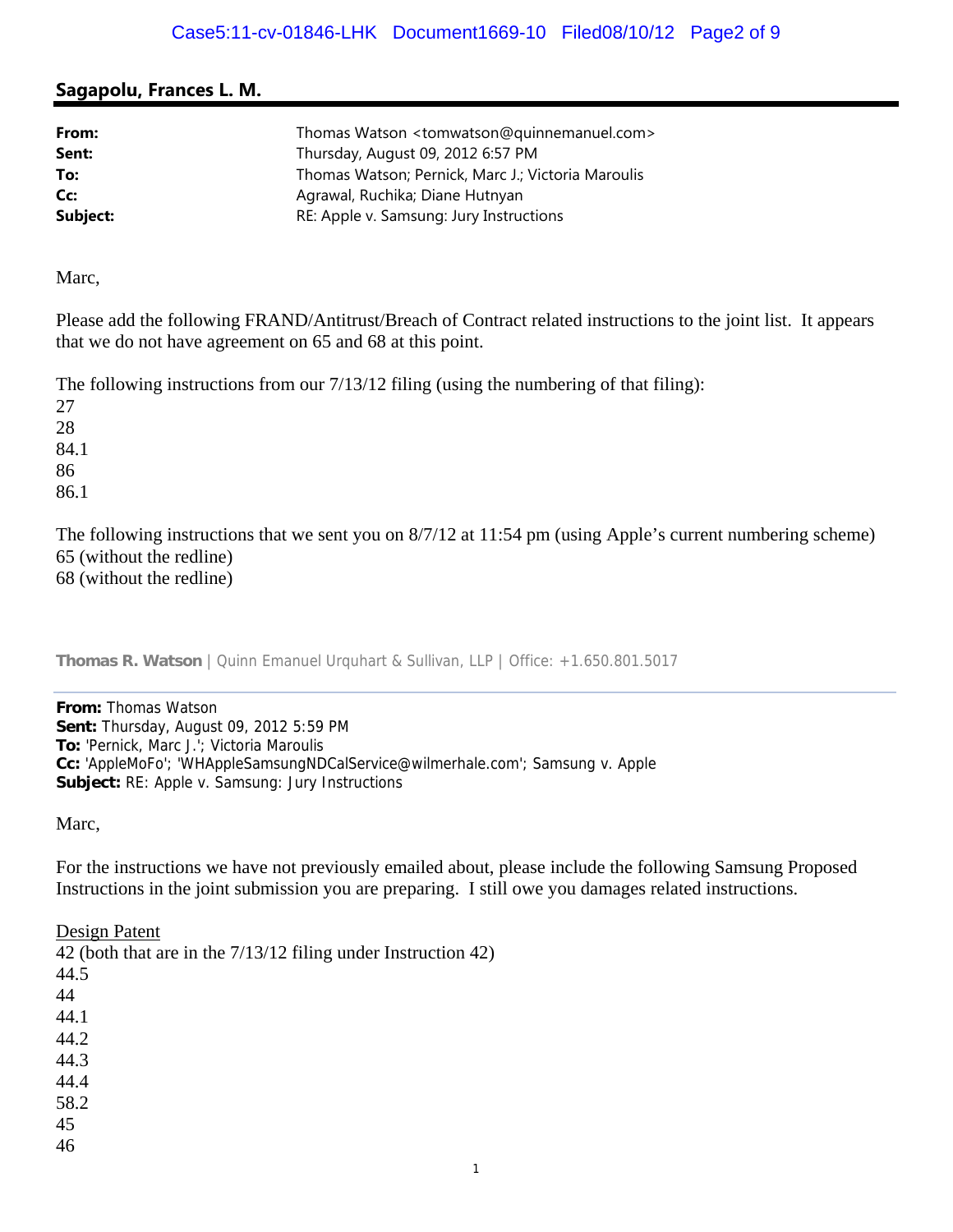| 46.1                                                    |
|---------------------------------------------------------|
| 46.2                                                    |
| 46.3                                                    |
| 47.1                                                    |
| 47.2                                                    |
| 47.3                                                    |
| 47.4                                                    |
| 49                                                      |
| 50                                                      |
| 51                                                      |
| $\sqrt{48}$                                             |
|                                                         |
| Trade Dress (numbering based on the 7/13/12 submission) |
| 70                                                      |
| 71                                                      |
| $72\,$                                                  |
| 73                                                      |
| 67                                                      |
| 62                                                      |
| 61                                                      |
| 61.1                                                    |
| 61.2                                                    |
| 61.3                                                    |
| 61.4                                                    |
| 61.5                                                    |
| 61.6                                                    |
| 68                                                      |
| 69 (the version at Dkt. 1264)                           |
| 69.1                                                    |
| 69.2                                                    |
| 69.3                                                    |
| 69.4                                                    |
| 63                                                      |
| 63.1                                                    |
| 64                                                      |
| 64.1                                                    |
| 65                                                      |
| 66                                                      |
| 81                                                      |
| 63.2                                                    |
|                                                         |

| Inducement/Willfulness (numbering based on the 7/13/12 submission) |  |
|--------------------------------------------------------------------|--|
| 58.1                                                               |  |
| 58.2                                                               |  |
| 59 (the version at Dkt. 1279)                                      |  |

**Thomas R. Watson** | Quinn Emanuel Urquhart & Sullivan, LLP | Office: +1.650.801.5017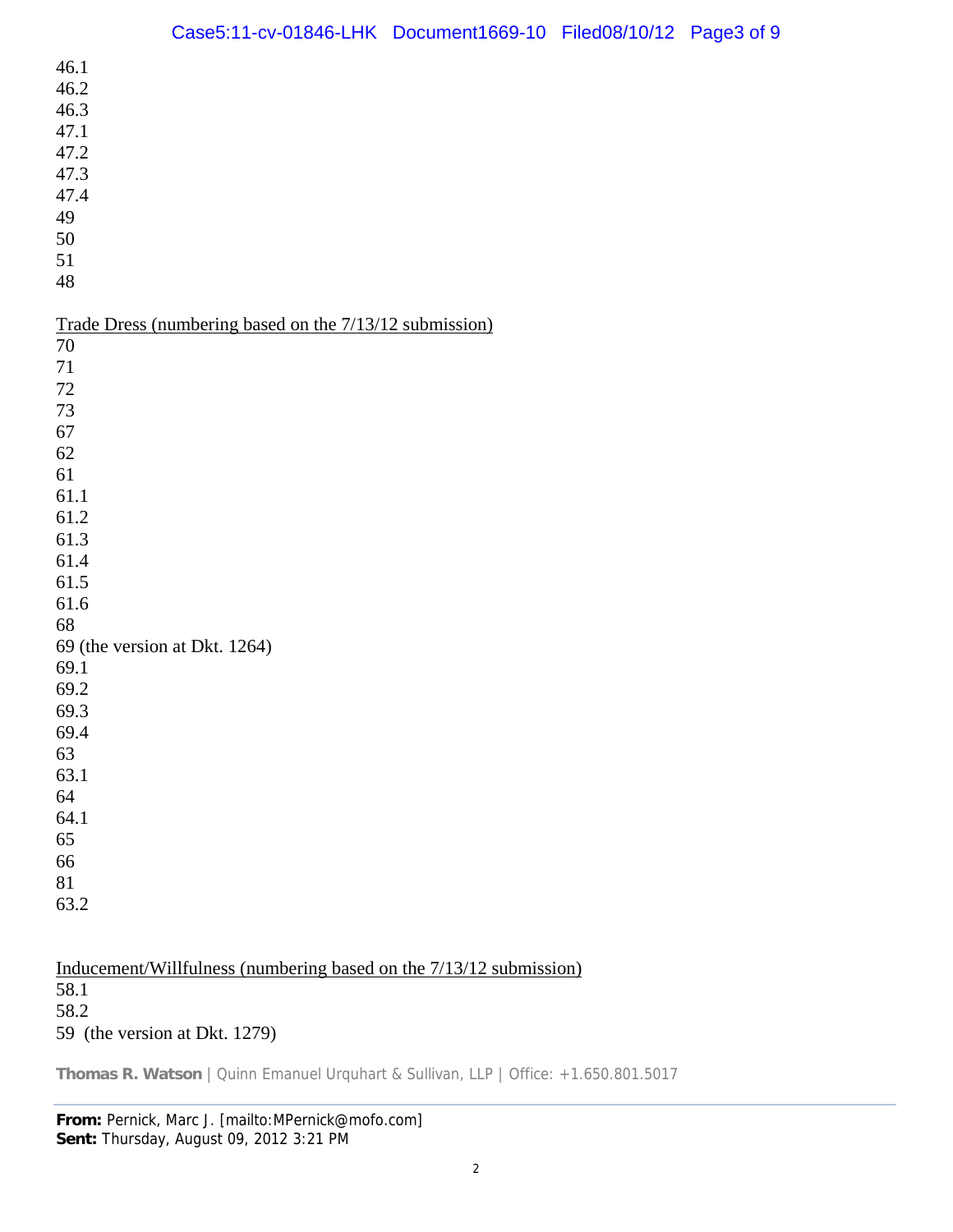**To:** Victoria Maroulis; Thomas Watson **Cc:** AppleMoFo; WHAppleSamsungNDCalService@wilmerhale.com; Samsung v. Apple **Subject:** RE: Apple v. Samsung: Jury Instructions

#### Vicki/Tom:

It's 3:20 and all we have from you are two instructions from this afternoon and a few from two nights ago.

Holding a meaningful meet-and-confer and preparation of the joint submission require us to know the full gamut of your proposed instructions.

Please provide them to us (with red-lining).

**Marc** 

**From:** Pernick, Marc J. **Sent:** Thursday, August 09, 2012 12:48 PM **To:** 'Victoria Maroulis'; Thomas Watson **Cc:** AppleMoFo; 'WHAppleSamsungNDCalService@wilmerhale.com'; Samsung v. Apple **Subject:** RE: Apple v. Samsung: Jury Instructions

Vicki, we'll have to discuss this after we see your proposals. We've been asking you for them for days.

**From:** Victoria Maroulis [mailto:victoriamaroulis@quinnemanuel.com] **Sent:** Thursday, August 09, 2012 12:45 PM **To:** Pernick, Marc J.; Thomas Watson **Cc:** AppleMoFo; 'WHAppleSamsungNDCalService@wilmerhale.com'; Samsung v. Apple **Subject:** RE: Apple v. Samsung: Jury Instructions

Charlie does not have much flexibility on the 5:30 time. However, we can move the proposed 2:30 call to 3 or 4 if that helps.

**From:** Pernick, Marc J. [mailto:MPernick@mofo.com] **Sent:** Thursday, August 09, 2012 12:39 PM **To:** Victoria Maroulis; Thomas Watson **Cc:** AppleMoFo; WHAppleSamsungNDCalService@wilmerhale.com; Samsung v. Apple **Subject:** RE: Apple v. Samsung: Jury Instructions

Vicki, as I also told Tom a few minutes ago on the phone, we'll get back to you on scheduling the lead counsel meeting after we have a chance to review your proposals.

**From:** Pernick, Marc J. **Sent:** Thursday, August 09, 2012 12:02 PM **To:** 'Victoria Maroulis'; Thomas Watson **Cc:** AppleMoFo; 'WHAppleSamsungNDCalService@wilmerhale.com'; Samsung v. Apple **Subject:** RE: Apple v. Samsung: Jury Instructions

Vicki, with any instructions you send over at 1:30, please also send a red-line of them against your previous instructions.

**From:** Victoria Maroulis [mailto:victoriamaroulis@quinnemanuel.com] **Sent:** Thursday, August 09, 2012 11:42 AM **To:** Pernick, Marc J.; Thomas Watson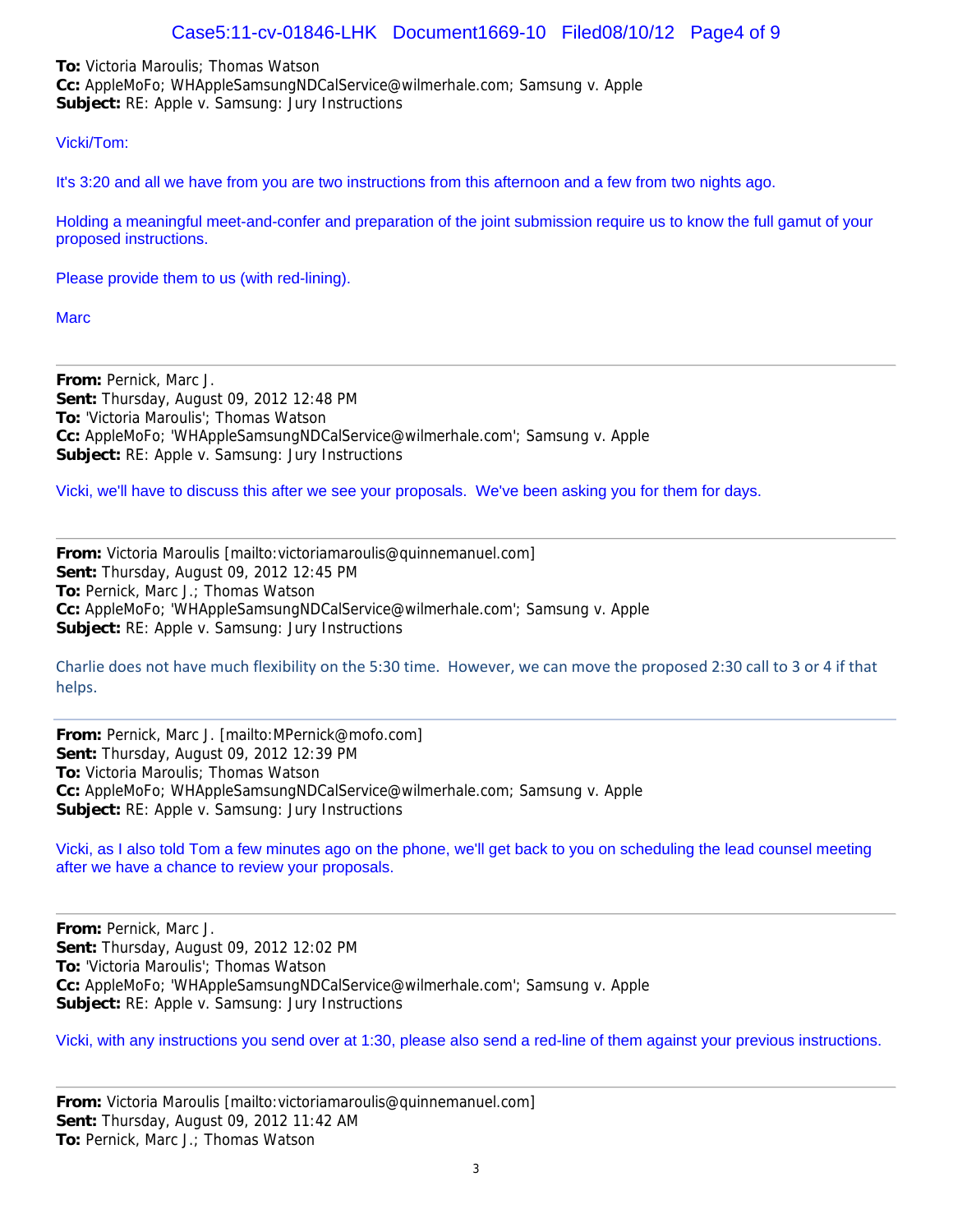#### Case5:11-cv-01846-LHK Document1669-10 Filed08/10/12 Page5 of 9

**Cc:** AppleMoFo; 'WHAppleSamsungNDCalService@wilmerhale.com'; Samsung v. Apple **Subject:** RE: Apple v. Samsung: Jury Instructions

Michael and Mark,

We propose the following schedule for getting the jury instructions filing to the court tomorrow:

1:30 pm – Samsung to provide Apple with any additional revisions/possible agreements;

2:30 pm – Conference call to discuss;

5:30 pm – lead counsel meeting of Harold and Charlie and whoever needs to be present to conduct the required meet and confer. Let's hold the meeting at Marriott, since we've been coming over to your hotel for the prior sessions.

Please let us know if you agree.

Thank you.

Vicki

**From:** Pernick, Marc J. [mailto:MPernick@mofo.com] **Sent:** Thursday, August 09, 2012 9:47 AM **To:** Thomas Watson; Victoria Maroulis **Cc:** AppleMoFo; WHAppleSamsungNDCalService@wilmerhale.com; Samsung v. Apple **Subject:** RE: Apple v. Samsung: Jury Instructions

Tom:

This is to follow up on the jury instructions.

First, we still have not heard back from you on the design, trade dress, or damages instructions. You have also not been available to talk further about process. These delays are making it hard to prepare the joint filing in a timely fashion.

In terms of substance, here are additional responses to the proposals you sent over at midnight on Tuesday night --

a) We agree to add 9th Circuit Instruction 1.5 re: separate parties.

b) We object to Samsung's proposed revisions to our Instruction 5 on the adverse inference/failure to preserve evidence. Your proposal deviates from Judge Grewal's order. There is no basis for doing that.

c) We will not agree to Samsung's proposed Instruction 5.1. There has been no spoliation by Apple, there has been no judicial finding of spoliation by Apple, and there is no court order authorizing such an instruction.

d) We will not agree to Samsung's proposed changes to our Instruction 6 (which is now Instruction 7) on the sanctions previously ordered in this case. There is no basis for informing the jury about the one sanctions ruling against Apple. Judge Koh ruled that, as a general matter, she did not want the jury to be informed about sanctions rulings. She made an express exception for the sanctions ruling regarding Samsung's damages productions because the failures there go to the reliability of Samsung's financial evidence. That is not the case with regard to the sanctions order against Apple. In addition, we disagree with your proposed changes to the text of our proposal concerning the damages sanctions ruling against Samsung.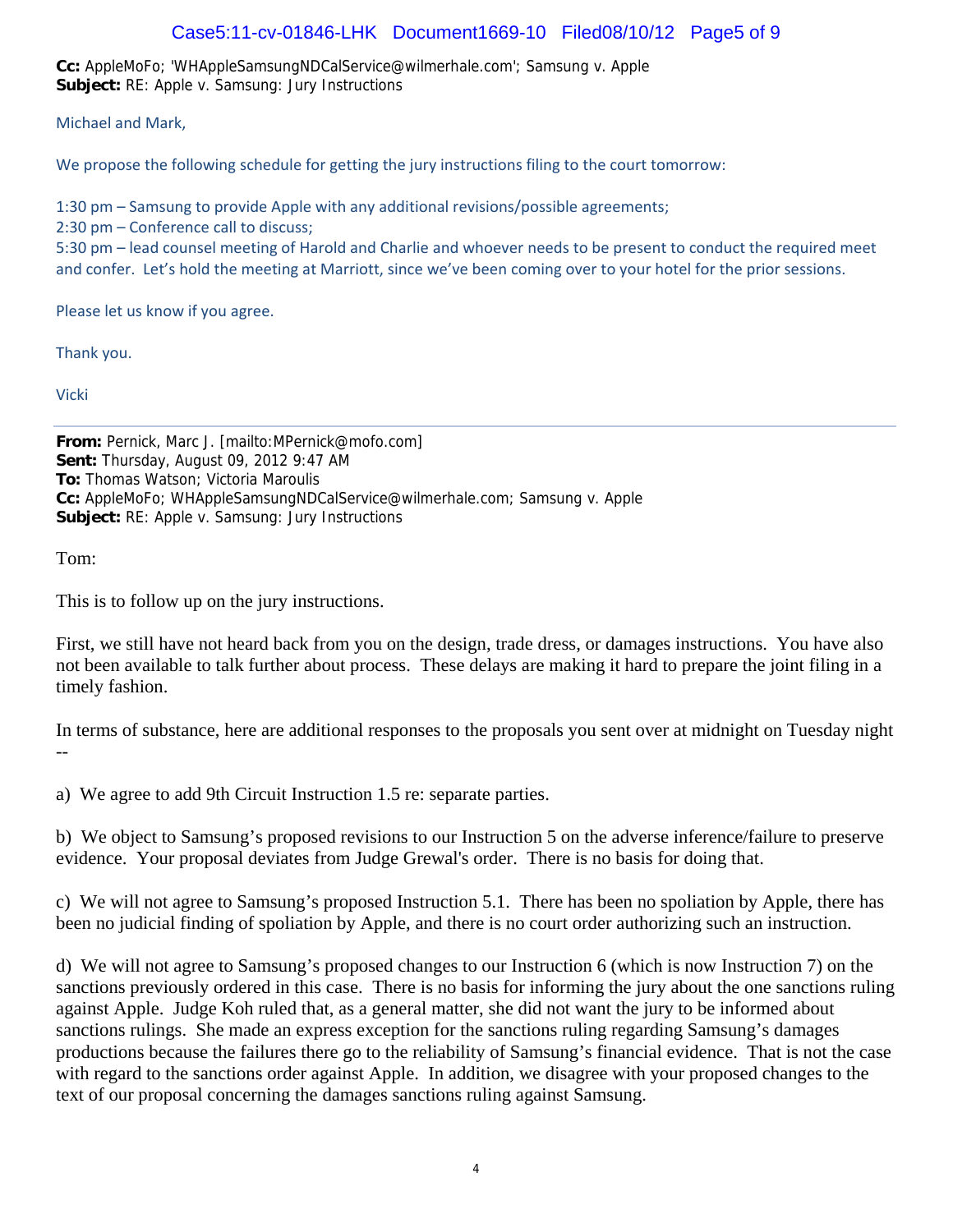## Case5:11-cv-01846-LHK Document1669-10 Filed08/10/12 Page6 of 9

e) Regarding the red-line you sent on Instruction 8, which is a summary of the contentions, we can agree to the edits you proposed concerning the patent contentions. We disagree, however, on the trade dress changes. I can discuss these with you live.

f) On Instruction 14 (regarding DOE), we will agree to make the instruction bilateral, subject to our footnote that is in the text already. But we do not agree to removing the "software instructions" language.

Let's set up a time to talk this afternoon.

Marc

**From:** Thomas Watson [mailto:tomwatson@quinnemanuel.com] **Sent:** Tuesday, August 07, 2012 11:54 PM **To:** Pernick, Marc J.; Victoria Maroulis **Cc:** AppleMoFo; 'WHAppleSamsungNDCalService@wilmerhale.com'; Samsung v. Apple **Subject:** RE: Apple v. Samsung: Jury Instructions

Marc, 

We write with respect to jury instructions. We are still working on the design and damages related instructions, but we wanted to give you our agreements/draft proposals on the following General Civil, Utility Patent, and FRAND/Antitrust instructions now in the interests of time. We do not intend this email and the attached instructions to be an exhaustive attempt to address all of Apple's proposed instructions, nor a waiver of instructions we have previously submitted or exchanged unless otherwise expressly stated below.

Marc, we are hoping you can start preparing the joint pleadings based on our agreements and draft proposed instructions in parallel with our meet and confer efforts considering how long that process takes. 

## **A. General Civil Instructions**

No. 5, Evidence Preservation – We have attached our proposed alternate instruction.

No. 6, Damages Production – We have attached our proposed alternate instruction.

No. 7, Evidence For Limited Purpose – Have you thought further about this one?

No. 8, Summary of Contentions – We have attached a proposed redline that brings the instruction Apple proposes into line with the Court's preliminary instructions.

We also want our old Instruction No. 13 (numbering from Joint Disputed Instructions submitted to Court) relating to "Two or More Parties—Different Legal Rights." See Ninth Circuit Model Instruction 1.5.

# **B. Utility Patent (not including damages)**

Areas of agreement to the extent we did not agree Sunday night

No. 12, Direct Infringement – Agreement based on your representation that Apple will move the paragraph on U.S. sales to 12.1. We will send you a responsive instruction for 12.1.

No. 13, Literal Infringement – Agreement.

No. 16, Burden of Proof – Agree to short version.

No. 17, Written Description - Agreement.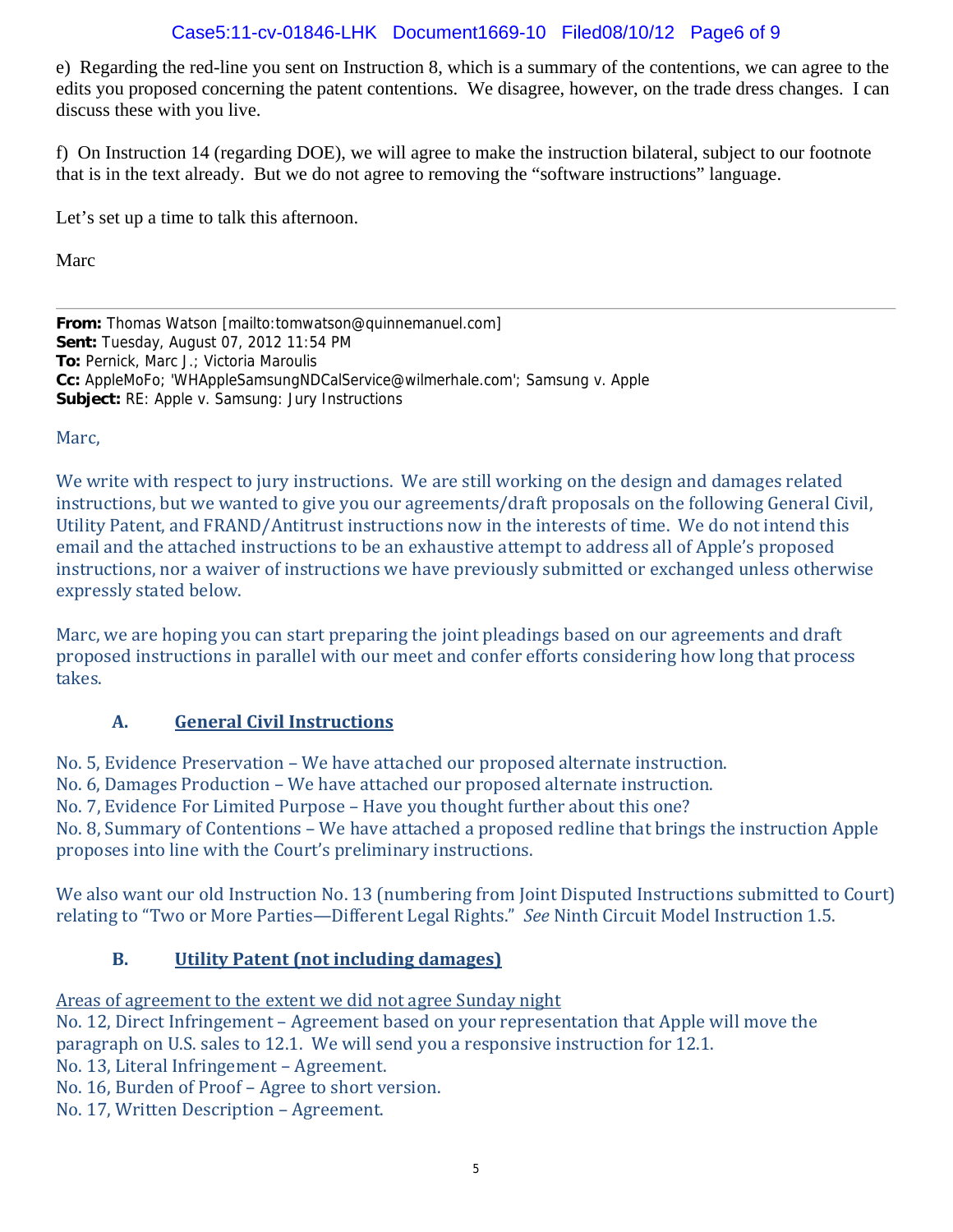### Case5:11-cv-01846-LHK Document1669-10 Filed08/10/12 Page7 of 9

No. 19, Statutory Bars – Agreement subject to our objection to Apple's inclusion of effective filing dates. The effective filing dates language should be deleted. No. 20, Obviousness - Agreement.

#### Proposed Revisions

No. 14,  $DOE$  – The instruction should be bilateral, and we will have a similar footnote stating that Samsung does not believe that Apple should be permitted to rely on DOE with a reservation of rights to modify the instruction if the Court rules in Samsung's favor. Samsung also objects to the "software" instructions" language Apple inserted. We should stick to the model and delete all "software instructions" language.

Method Claim Instruction

I have attached our proposed method claim instruction that we had previously exchanged after we filed the initial set of disputed instructions.

## **C. FRAND/Antitrust**

Apple's proposals (numbering consistent with Apple's latest proposed instructions)

- No. 23, Equitable estoppel: Agreement.
- No. 63, Breach of contract timely disclosure: Agreement.
- No, 64, Monopolization Elements: Agreement.
- No. 65, Monopolization -- Relevant market: Proposed revisions attached.
- No. 67, Monopolization Willful acquisition of monopoly power: Proposed revisions attached.
- No. 68, Monopolization Anticompetitive behavior in standard-setting: Proposed revisions attached.
- No. 70, Monopolization—Interstate conduct: Agreement.
- No. 71, Monopolization—Injury and damages: Agreement.

Samsung proposals (numbering from Joint Disputed Instructions submitted to Court) We will drop 85.1 and 85.2. We will drop 89.

Remaining disagreements (numbering from Joint Disputed Instructions submitted to Court)

No. 27, Patent Exhaustion

No. 28, Waiver

No. 84.1, Monopolization—Monopoly power generally

No. 86, Monopolization –Evidence of Monopoly power

No. 86.1, Monopolization – Existence of Monopoly power—Direct Proof

Tom Watson

**Thomas R. Watson** | Quinn Emanuel Urquhart & Sullivan, LLP | Office: +1.650.801.5017

**From:** Pernick, Marc J. [mailto:MPernick@mofo.com] **Sent:** Tuesday, August 07, 2012 10:57 AM **To:** Victoria Maroulis; Thomas Watson **Cc:** AppleMoFo; WHAppleSamsungNDCalService@wilmerhale.com; Samsung v. Apple **Subject:** Apple v. Samsung: Jury Instructions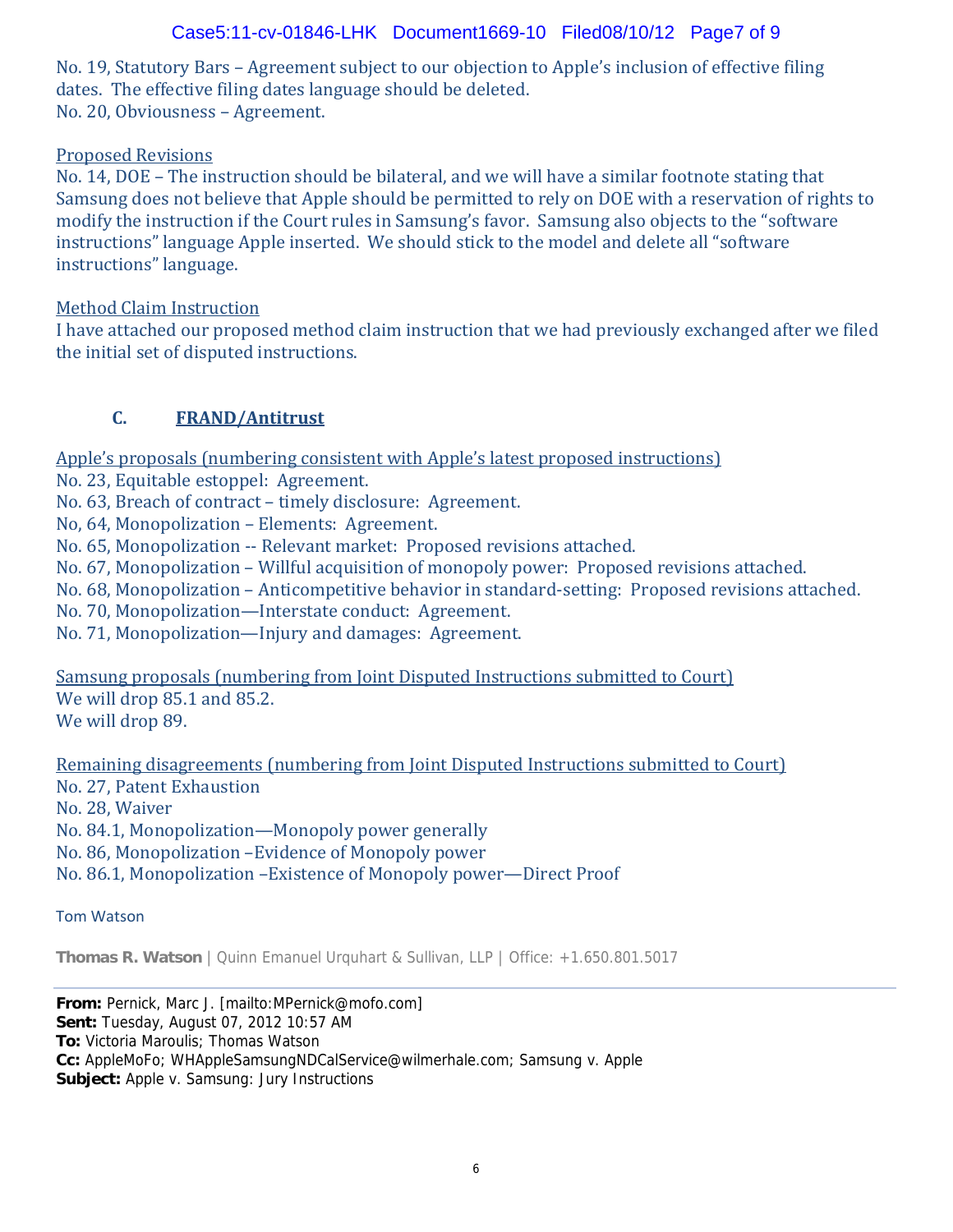Vicki and Tom:

There were some instructions we discussed on Sunday night to which you agreed, subject to confirming that our proposed text did not substantively deviate from the model. Now that you've had some time to look at them, we wanted to see if we could officially put these instructions into the "undisputed" camp. These instructions include --

- o Apple's Proposed Instruction Nos. 13, 14 (with the caveat that you think this DOE instruction should be bilateral), 17, 19 (subject to your objection about including the effective filing dates), 20, and 29.
- o On Instruction No. 12 (direct infringement), we'll agree to move the paragraph on sales within the United States into a separate Instruction No. 12.1. With that, I think we can also agree to Instruction No. 12. Please let me know.
- o Have you decided whether you prefer our shorter or longer proposals for Instruction Nos. 16 and 35 (burden of proof for invalidity)? We can hopefully put these two to rest too.

If you want to discuss these instructions live, let us know when today would work for a phone call or a meeting. In addition, we propose that the parties exchange any further modifications to their proposed instructions by today at 9:00 pm. Does that work for you?

Regards, **Marc** 

---------------------------------------------------------------------

To ensure compliance with requirements imposed by the IRS, Morrison & Foerster LLP informs you that, if any advice concerning one or more U.S. Federal tax issues is contained in this communication (including any attachments), such advice is not intended or written to be used, and cannot be used, for the purpose of (i) avoiding penalties under the Internal Revenue Code or (ii) promoting, marketing or recommending to another party any transaction or matter addressed herein.

For information about this legend, go to http://www.mofo.com/Circular230/

This message contains information which may be confidential and privileged. Unless you are the addressee (or authorized to receive for the addressee), you may not use, copy or disclose to anyone the message or any information contained in the message. If you have received the message in error, please advise the sender by reply e-mail @mofo.com, and delete the message.

============================================================================

---------------------------------------------------------------------

--------------------------------------------------------------------- To ensure compliance with requirements imposed by the IRS, Morrison & Foerster LLP informs you that, if any advice concerning one or more U.S. Federal tax issues is contained in this communication (including any attachments), such advice is not intended or written to be used, and cannot be used, for the purpose of (i) avoiding penalties under the Internal Revenue Code or (ii) promoting, marketing or recommending to another party any transaction or matter addressed herein.

For information about this legend, go to http://www.mofo.com/Circular230/

============================================================================